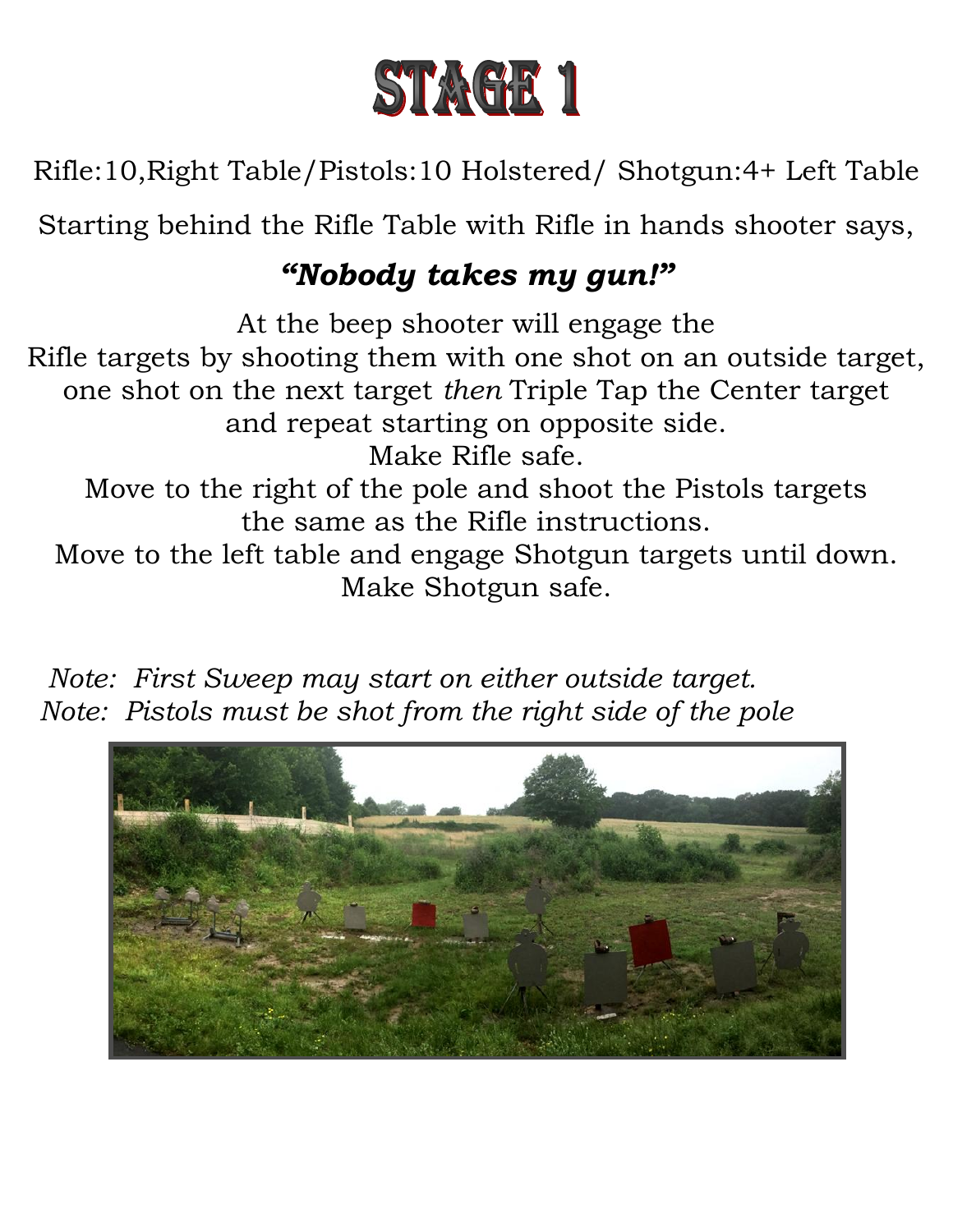

Pistols:10 Holstered/Rifle:10, Center Bar/ Shotgun:4+, Left Bar

Gun order shooters choice - Rifle cannot be last Starting at gun/guns of choice with Hands on Hat shooter says

### *"You better listen to him sonny!"*

At the beep shooter will engage the targets as follows;

| Pistols  | Shot from Center Bar.                                                    |
|----------|--------------------------------------------------------------------------|
| & Rifle: | 4 - 2 - 4 Sweep starting on either end                                   |
| Shotgun: | Engage Shotgun targets until down.<br>Make Shotgun safe on either table. |

 *Note: Center target is both Pistol & Rifle Note: Sweep may start on either end.*

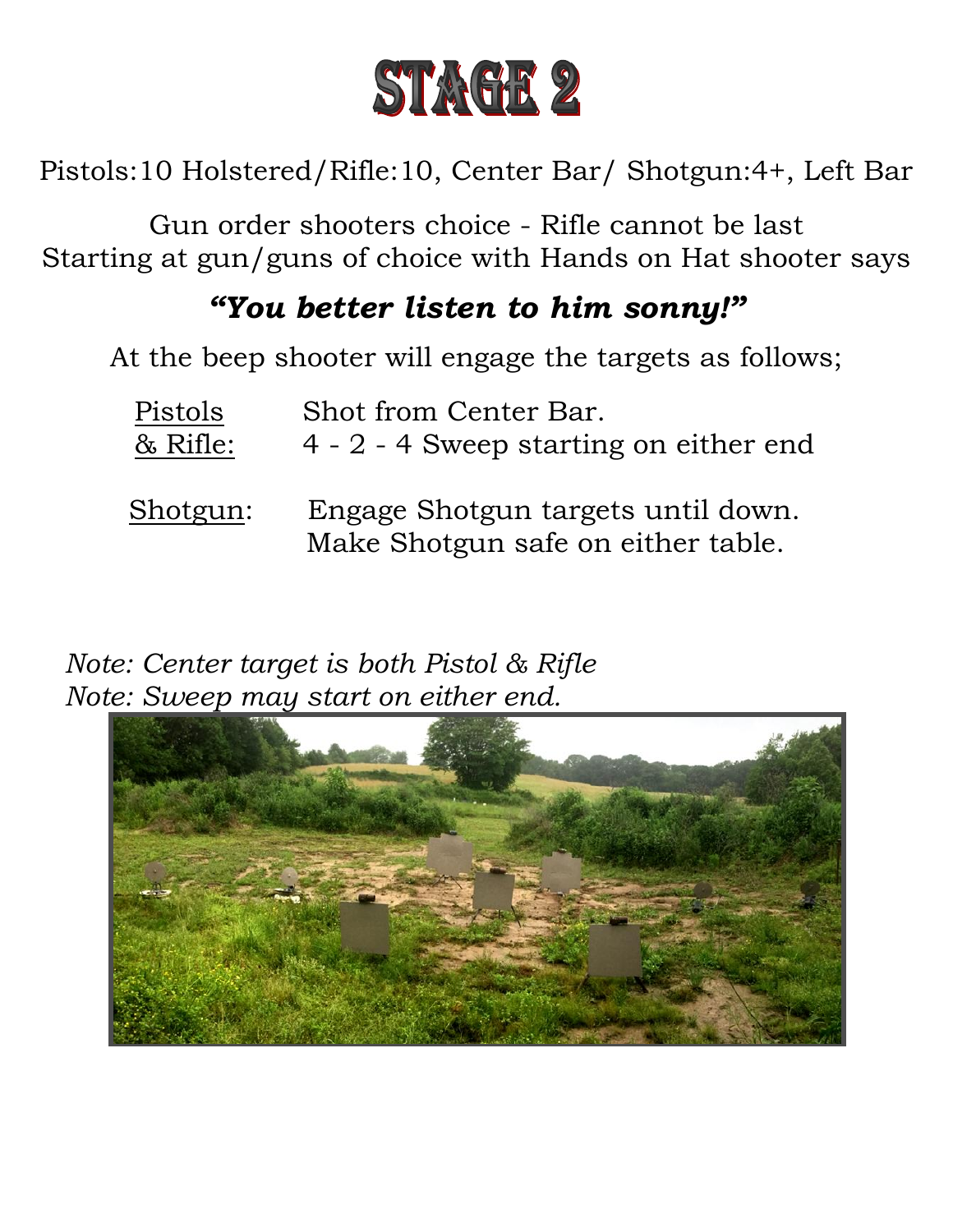

Pistols:10 Holstered/Rifle:10 Left Window/Shotgun: 4+Right Window

Starting in front of the Pistol targets with Hands at sides shooter says,

## *"I'll take that knife"*

At the beep shooter will engage the Pistol targets in a Single Nevada Sweep *then* shoot the last 5 rounds onto the Center target.  $(1 - 2 - 3 - 2 - 1 - 2 - 2 - 2 - 2)$ or  $(3 - 2 - 1 - 2 - 3 - 2 - 2 - 2 - 2)$ Move to the Left Window and shoot the Rifle targets the same as Pistol instructions. Make Rifle safe. Move to the Right Window and Knock Down the Shotgun targets. ex. ex.

 *Note: Sweep may start on either end.*

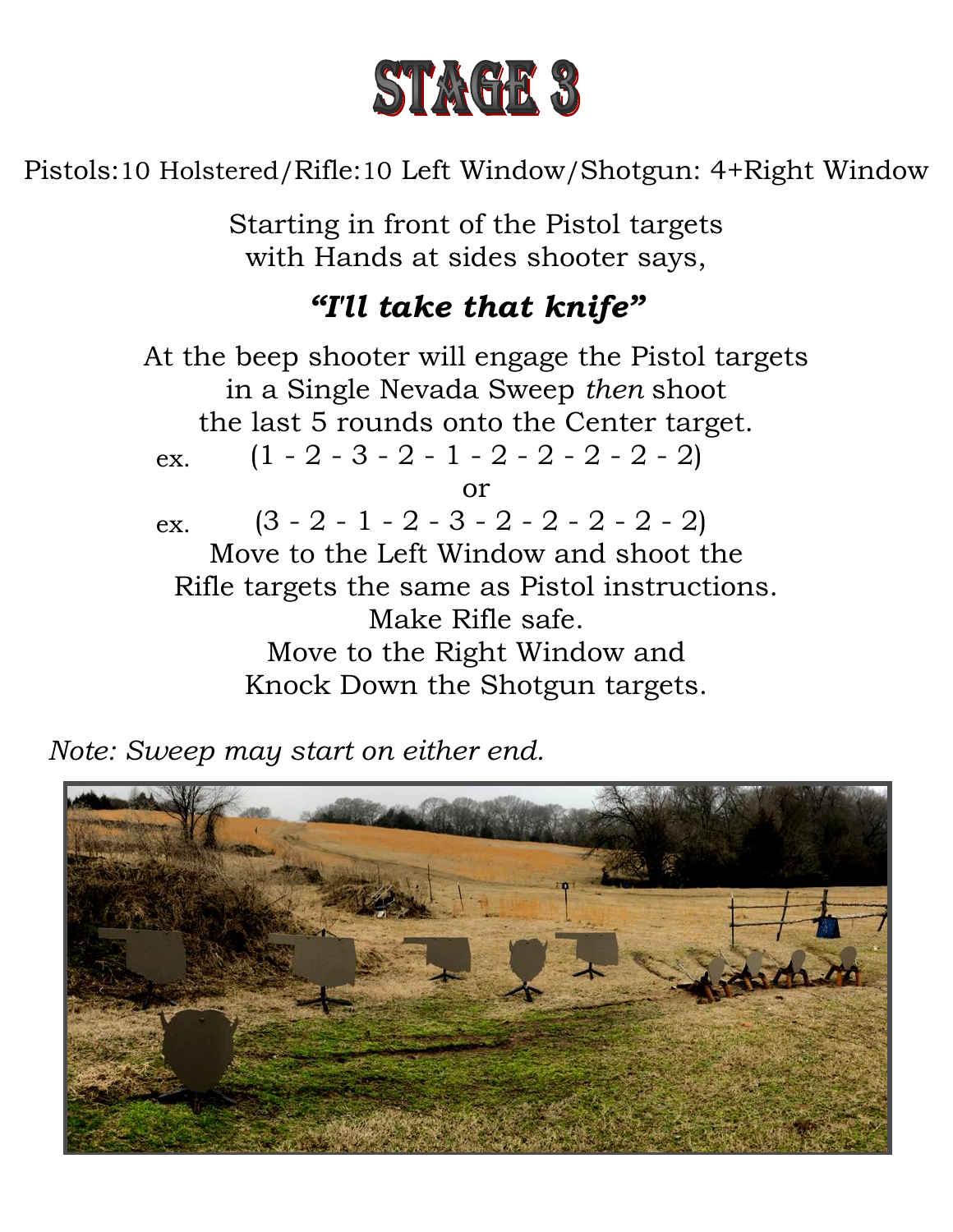

Pistols:10 Holstered/Rifle:10, on Table/Shotgun:4+ on Table

Gun order shooters choice - Rifle cannot be last Starting at gun/guns of choice at Low Surrender shooter says

# *"Where'd you get that Stage Coach?"*

At the beep shooter will engage the targets as follows;

- Pistols: Double Tap Nevada Sweep & Rifle: starting on the Center target.
- Shotgun: Engage Shotgun targets until down. Make Shotgun safe on either table.



*Note: This is a Stand & Deliver Stage.*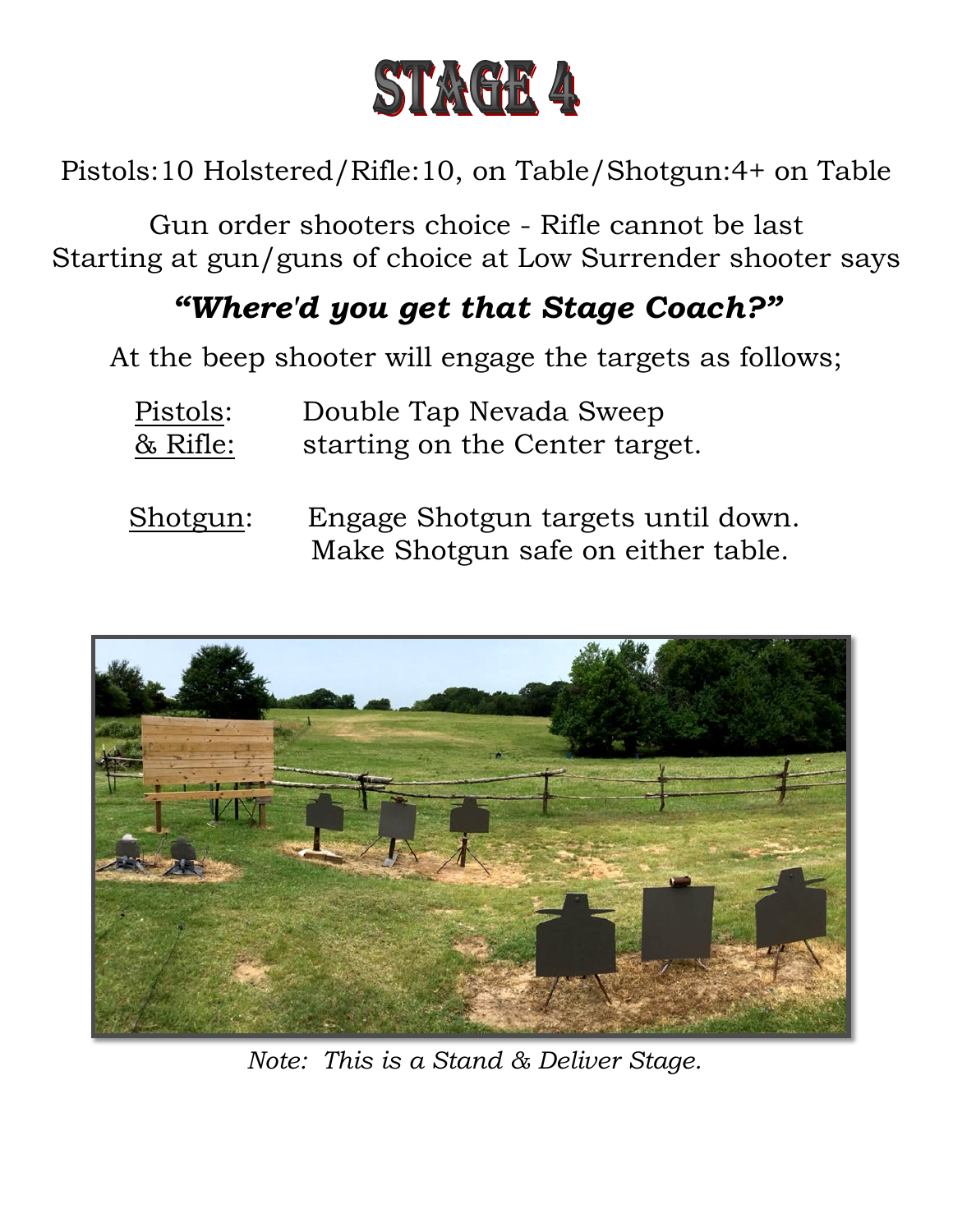

Shotgun:4+, Right Table /Rifle:10, Left Table/Pistols:10 Holstered Starting with at least one foot behind the Shotgun Table with Thumbs in Belt shooter says,

## *"Get an Undertaker"*

At the beep shooter will engage the Shotgun targets until down. Make Shotgun safe.

Retrieve Rifle and shoot the Rifle targets in an **X** pattern alternating diagonal targets for the first 5 shots then alternating opposite diagonal targets for the last 5 shots. top left/bottom right/top left/bottom right/top left top right/bottom left/ top right/bottom left/top right Make Rifle safe. Move left past the milk can and shoot the Pistol targets the same as the Rifle instructions. ex.

Make Rifle safe.

 *Note: It does not matter what target you start on. Note: At least some part of one boot must be past the Milk Can when shooting Pistols*



*Note: Some targets on this Stage do not make a loud ring*